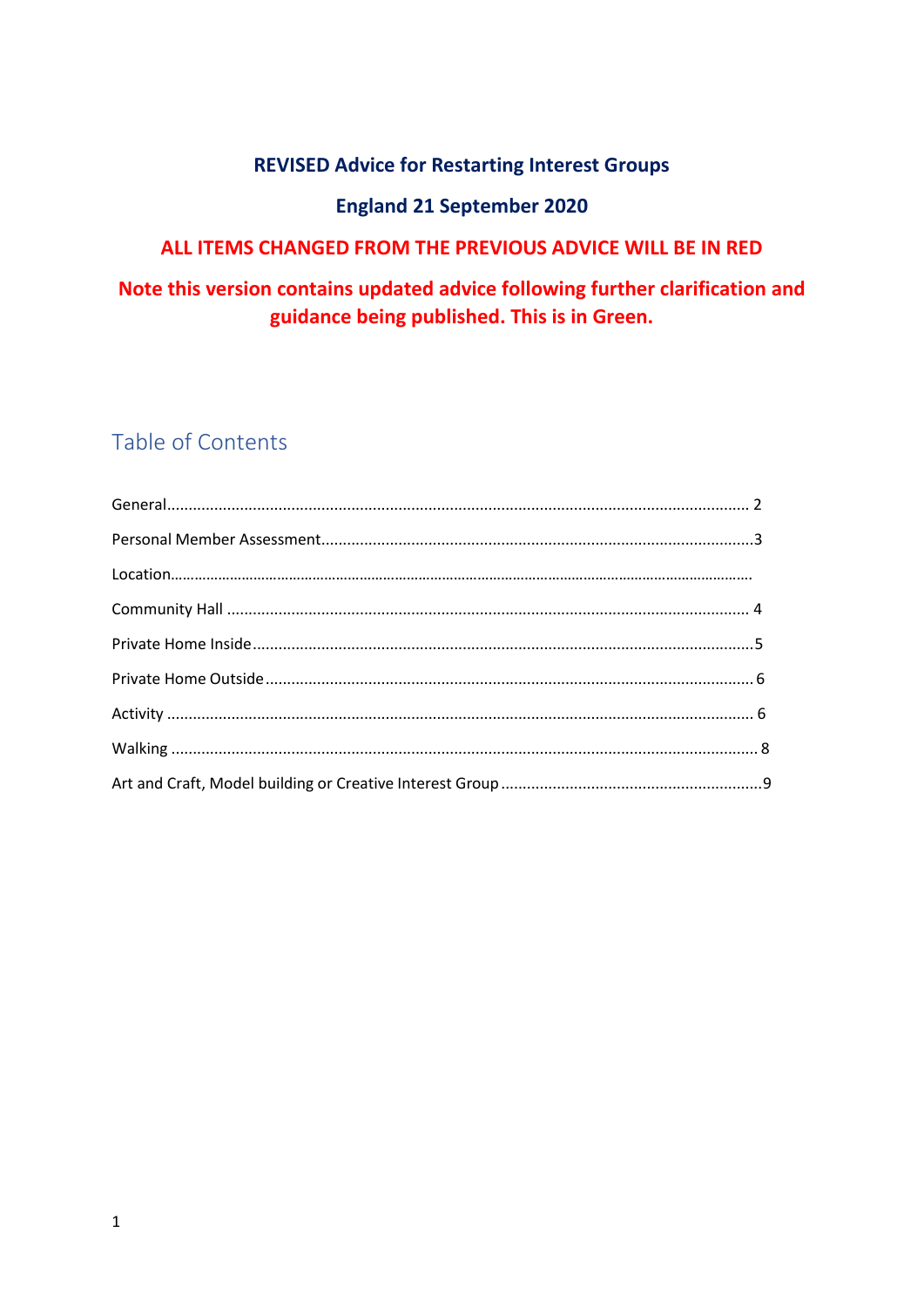## <span id="page-1-0"></span>General

**The government advice is currently - the rule of 6. This means 6 individuals from different households can meet with social distancing measures in place.**

**Track and Trace: when you are meeting with members for whatever purposes the organisers must keep a record and contact details for those people who meet. That information must be kept for 21 days.**

#### **Vulnerable people**

The government advice is that "Certain groups of people are at increased risk of severe disease from coronavirus (COVID-19), including all people aged 70 or over. Such individuals are advised to stay at home as much as possible and, if they do go out, to take particular care to minimise contact with others outside of their household."

**Please ensure your interest group members have fully considered whether they should attend an interest group in person or whether attending a virtual may be more appropriate. All members should have completed for themselves a personal risk assessment before deciding to participate in any face to face U3A activity.**

#### **Approach to Guidance**

The new government rules relating to Covid-19 allow the police to have the powers to enforce legal limits, including to issue fines (fixed penalty notice) of £100, doubling for further breaches up to a maximum of £3,200

The government has introduced the rule of 6. The government regulations are that from Monday 14 September, when meeting friends and family you do not live with you must not meet in a group of more than 6, indoors or outdoors. Contained in The Health Protection (Coronavirus, Restrictions) (No. 2) (England) (Amendment) (No. 4) Regulations 2020

#### **Please note that changes to the accompanying government guidance made this week means that there are currently NO U3A charity exemptions to this advice**

#### **Commencing Interest Group Activity**

Prior to restarting any interest group activity, a Group Leader/Convenor MUST notify their U3A committee.

Group Leaders/Convenors should then follow the advice below.

The advice for restarting interest groups considers the:-

- Location of interest group
- Activity involved in the interest group
- Personal Member Assessment prior to participating in the activity.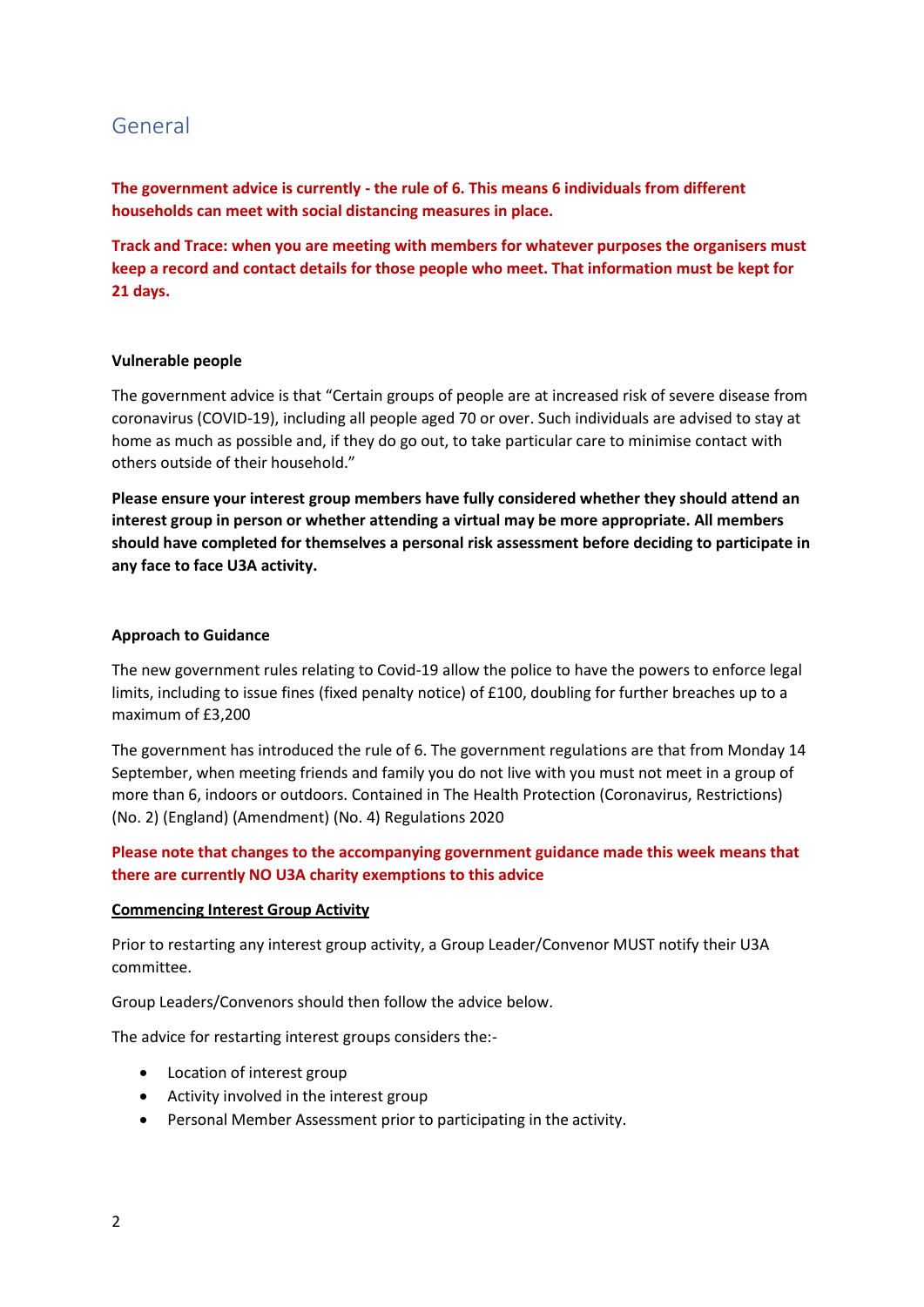It is important that Group Leaders/Convenors undertake an assessment of the location and activity and how members will participate in the activity prior to commencement. A written record of this assessment must be retained.

**NOTE:** Members should be advised NOT to share cars with non-household members when travelling to interest group venues and to follow guidance for travelling on public transport

**NOTE:** If there is a local lockdown arrangement, the lockdown arrangements will take precedence over the guidance below. You **must** follow local lockdown guidance at all time. Please be aware that the locations and restrictions relating to local lockdowns are constantly changing so please keep up to date with what is happening in your local area by visiting your local authority website.

This guidance should be read in conjunction with current Government Guidance at all times including:-

- **1. Guidance on the phased return of sport and recreation - updated 15th September 202[0](https://www.gov.uk/government/publications/coronavirus-covid-19-guidance-on-phased-return-of-sport-and-recreation/return-to-recreational-team-sport-framework) [https://www.gov.uk/government/publications/coronavirus-covid-19-guidance-on](https://www.gov.uk/government/publications/coronavirus-covid-19-guidance-on-phased-return-of-sport-and-recreation/return-to-recreational-team-sport-framework)[phased-return-of-sport-and-recreation/return-to-recreational-team-sport-framework](https://www.gov.uk/government/publications/coronavirus-covid-19-guidance-on-phased-return-of-sport-and-recreation/return-to-recreational-team-sport-framework)**
- **2. Guidance COVID-19: Guidance for the safe use of multi-purpose community facilities updated 14 September 2020 [https://www.gov.uk/government/publications/covid-19-guidance-for-the-safe-use-of](https://www.gov.uk/government/publications/covid-19-guidance-for-the-safe-use-of-multi-purpose-community-facilities/covid-19-guidance-for-the-safe-use-of-multi-purpose-community-facilities)[multi-purpose-community-facilities/covid-19-guidance-for-the-safe-use-of-multi-purpose](https://www.gov.uk/government/publications/covid-19-guidance-for-the-safe-use-of-multi-purpose-community-facilities/covid-19-guidance-for-the-safe-use-of-multi-purpose-community-facilities)[community-facilities](https://www.gov.uk/government/publications/covid-19-guidance-for-the-safe-use-of-multi-purpose-community-facilities/covid-19-guidance-for-the-safe-use-of-multi-purpose-community-facilities)**
- **3.** You should keep up to date with NHS guidance on social distancing at all time[s](https://www.nhs.uk/conditions/coronavirus-covid-19/social-distancing/what-you-need-to-do/) [https://www.nhs.uk/conditions/coronavirus-covid-19/social-distancing/what-you-need-to](https://www.nhs.uk/conditions/coronavirus-covid-19/social-distancing/what-you-need-to-do/)[do/](https://www.nhs.uk/conditions/coronavirus-covid-19/social-distancing/what-you-need-to-do/)
- **4. The guidance; Covid-19 Meeting with other safely - published 15 September 202[0](https://www.gov.uk/government/publications/coronavirus-covid-19-meeting-with-others-safely-social-distancing/coronavirus-covid-19-meeting-with-others-safely-social-distancing) [https://www.gov.uk/government/publications/coronavirus-covid-19-meeting-with](https://www.gov.uk/government/publications/coronavirus-covid-19-meeting-with-others-safely-social-distancing/coronavirus-covid-19-meeting-with-others-safely-social-distancing)[others-safely-social-distancing/coronavirus-covid-19-meeting-with-others-safely-social](https://www.gov.uk/government/publications/coronavirus-covid-19-meeting-with-others-safely-social-distancing/coronavirus-covid-19-meeting-with-others-safely-social-distancing)[distancing](https://www.gov.uk/government/publications/coronavirus-covid-19-meeting-with-others-safely-social-distancing/coronavirus-covid-19-meeting-with-others-safely-social-distancing)**

## <span id="page-2-0"></span>Personal Member Assessment

Prior to participating in any interest group, members must undertake their own personal assessment to enable them to decide and be confident that they should attend.

This assessment is personal, and does NOT need to be shared with any other person. It does not need to be provided to a Group Leader/Convenor, it is purely for personal use. Find the risk assessment behind your personal member login[. https://www.u3a.org.uk/advice/running-your-u3a](https://www.u3a.org.uk/advice/running-your-u3a-during-covid-19/776-risk-checklist-for-outdoor-activities-u3a-kms-doc-073)[during-covid-19/776-risk-checklist-for-outdoor-activities-u3a-kms-doc-073](https://www.u3a.org.uk/advice/running-your-u3a-during-covid-19/776-risk-checklist-for-outdoor-activities-u3a-kms-doc-073)

## <span id="page-2-1"></span>Location

In all venues it is important to ensure they are Covid-Secure, adopt a Covid-Secure approach to usage and that you follow their guidance for use. Covid-Secure means that the venue has carried out a Covid-19 risk assessment that demonstrates it can meet social distancing and hygiene recommendations.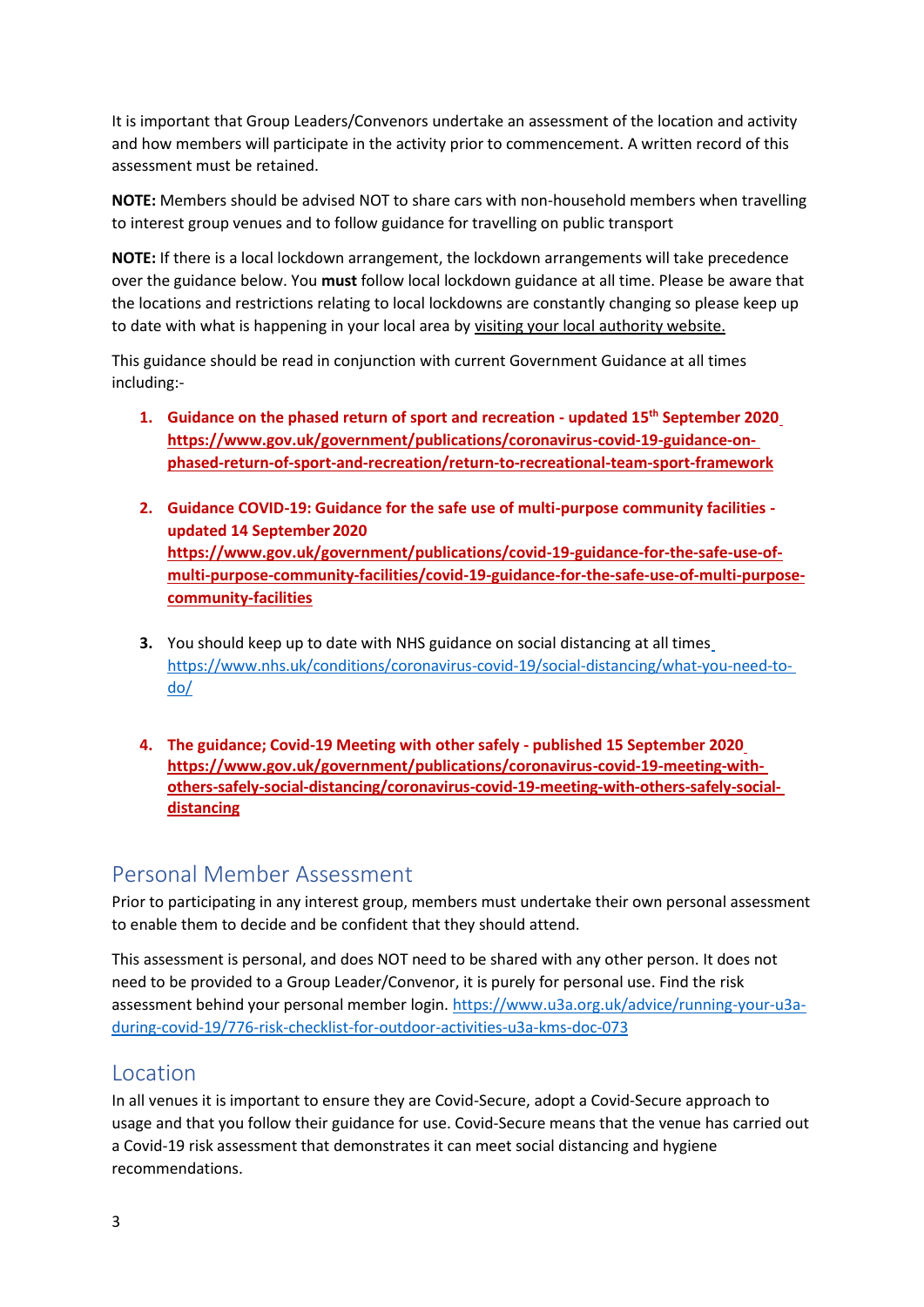In addition it is recommended that all members visiting a third party venue have and use their own personal hand sanitiser, use gloves in areas of multiple use and use a mask where appropriate.

Do not share any refreshments of any nature.

### Sports Facility

The government has implemented the Rule of 6, meaning activity is limited to 6 people, this is the starting point for considering whether any organised sporting or recreational activity for U3A groups can take place. However under the government guidance for the phased return of sport and recreation:

[https://www.gov.uk/government/publications/coronavirus-covid-19-guidance-on-phased-return-of](https://www.gov.uk/government/publications/coronavirus-covid-19-guidance-on-phased-return-of-sport-and-recreation/guidance-for-providers-of-outdoor-facilities-on-the-phased-return-of-sport-and-recreation)[sport-and-recreation/guidance-for-providers-of-outdoor-facilities-on-the-phased-return-of-sport](https://www.gov.uk/government/publications/coronavirus-covid-19-guidance-on-phased-return-of-sport-and-recreation/guidance-for-providers-of-outdoor-facilities-on-the-phased-return-of-sport-and-recreation)[and-recreation](https://www.gov.uk/government/publications/coronavirus-covid-19-guidance-on-phased-return-of-sport-and-recreation/guidance-for-providers-of-outdoor-facilities-on-the-phased-return-of-sport-and-recreation)

where a national governing or sporting body has provided approved guidelines that allow a number greater than 6 to meet, this can be permitted as long as the relevant guidance provided by the sporting body is followed completely.

This guidance has been put together taking into account the government guidance

- If you are using a sports facility you must ensure that
	- a) you have details of how the facility providers have ensured that the facility is Covid-Secure
	- b) **and** that measures are in place to ensure all those using the facility must do so in a way that is Covid-Secure
- The Group Leader/Convenor should contact the venue prior to commencing the interest group and should visit it to satisfy themselves of a) and b) above
- A record should be kept of how the building and its use is Covid-Secure by the Group Leader/Convenor.
- The Group Leader/Convenor should keep a record of the date and time of using the facility and note on each occasion that the facility was complying with its Covid-Secure arrangements
- The Group Leader/Convenor should advise all members that they MUST use the facility in line with the guidance provided.

#### <span id="page-3-0"></span>Community Hall

The use of community halls should be in line with Guidance COVID-19: Guidance for the safe use of multi-purpose community facilities **Updated 15 September 2020. This restricts U3As meeting to the Rule of 6**

[https://www.gov.uk/government/publications/covid-19-guidance-for-the-safe-use-of-multi](https://www.gov.uk/government/publications/covid-19-guidance-for-the-safe-use-of-multi-purpose-community-facilities/covid-19-guidance-for-the-safe-use-of-multi-purpose-community-facilities)[purpose-community-facilities/covid-19-guidance-for-the-safe-use-of-multi-purpose-community](https://www.gov.uk/government/publications/covid-19-guidance-for-the-safe-use-of-multi-purpose-community-facilities/covid-19-guidance-for-the-safe-use-of-multi-purpose-community-facilities)[facilities.](https://www.gov.uk/government/publications/covid-19-guidance-for-the-safe-use-of-multi-purpose-community-facilities/covid-19-guidance-for-the-safe-use-of-multi-purpose-community-facilities)

It is important for all parties to maintain socially distant, 2 metres or 1 metre with actions taken to reduce the risk of transmission (where 2 metres is not viable) between households. For example, use of face coverings and encouraging good hand hygiene on entering premises and throughout visit.

• If you are using a community hall you must ensure that:-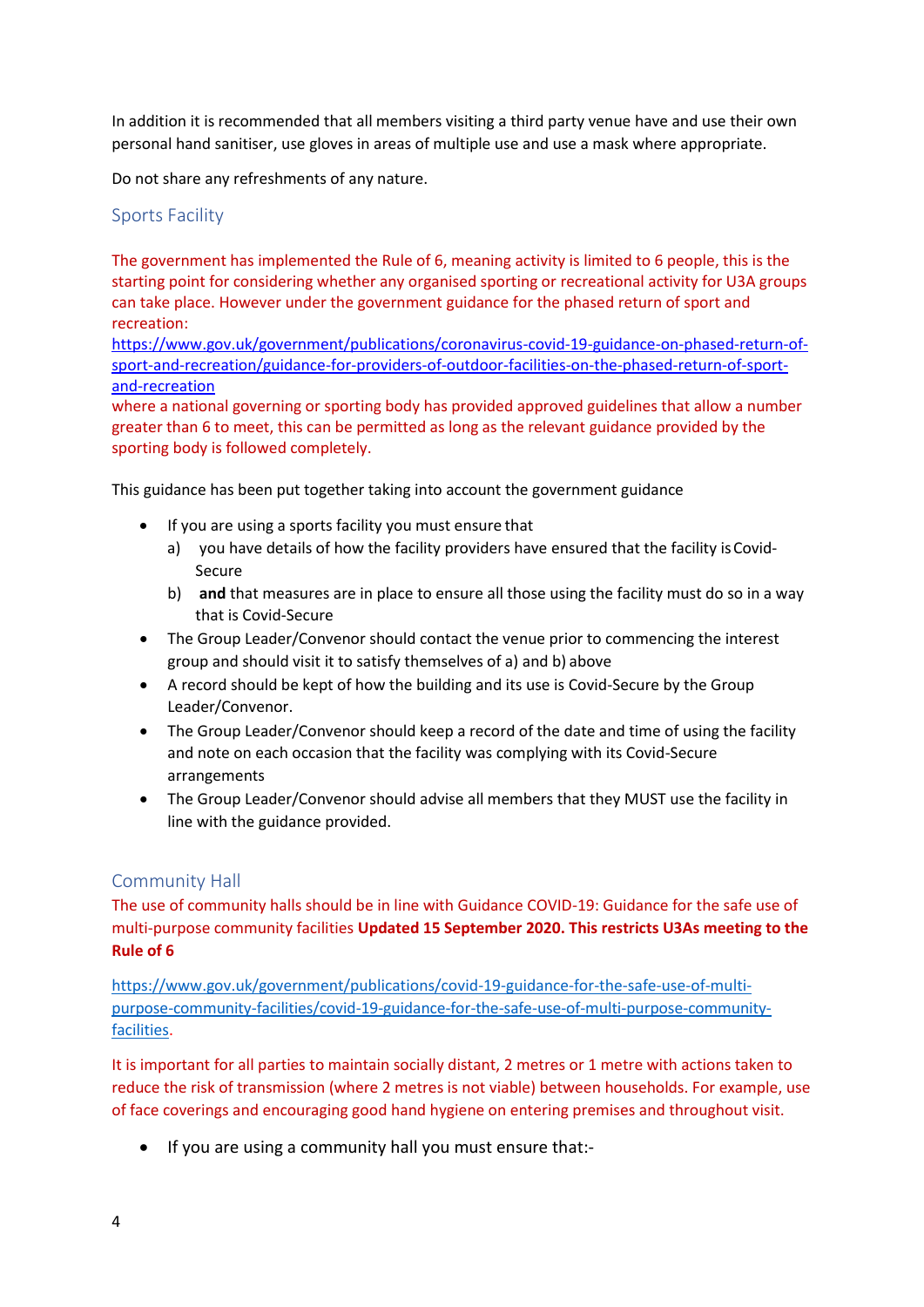a) you have details of how the facility providers have ensured that the facility isCovid-secure

b) **and** that measures are in place to ensure all those using the facility must do so in a way that is Covid-Secure including the maximum number that can be safely accommodated

- The Group Leader/Convenor should contact the venue prior to commencing the interest group and should visit it to satisfy themselves of a) and b) above
- A record should be kept of how the building and its use is Covid-Secure by the Group Leader.
- The Group Leader/Convenor should keep a record of the date and time of using the building and note on each occasion that the building was complying with its Covid-Secure arrangements
- The Group Leader/Convenor should advise all members that they MUST use the facility in line with the guidance provided to users at all times [and should keep a record of having done so]
- The opening up of activity following the COVID-19 outbreak is being supported by NHS Test and Trace. U3A interest groups must keeping a record of attendees at each U3A session for 21 days and assist NHS Test and Trace with requests for that data if needed. This could help contain clusters or outbreaks.

### <span id="page-4-0"></span>Private Home Inside

From 14 September the rule of 6 applies - allowing groups of up to 6 individuals from different households to meet within a private dwelling. This allows U3A activity to re-commence in private homes.

The interest group host must carry out a Covid-19 risk assessment that demonstrates it use can meet social distancing and hygiene recommendations within the private dwelling.

- To reduce the risk of catching or spreading coronavirus, try to keep at least 2 metres away from people you do not live with
- Where you cannot stay 2 metres apart you should stay more than 1 metre apart, as well as taking extra steps to stay safe. For example: -wear a face unless you are exempt -make sure rooms are well ventilated by keeping windows and doors open
- It is recommended that all members have and use their own personal hand sanitiser, use gloves in areas of multiple use and use a mask where appropriate.
- Do not share any refreshments of any nature.
- Avoid using toilets in other people's home wherever possible and wipe down surfaces as frequently as possible
- Using disinfectant, wipe down any surfaces or door handles people from outside of the interest leaders household come into contact with if walking through your home
- Avoid sharing plates and utensils with people outside of their household

### The guidance; Covid-19 Meeting with other safely **updated 14th September 2020** should be followed at all times

[https://www.gov.uk/government/publications/coronavirus-covid-19-meeting-with-others](https://www.gov.uk/government/publications/coronavirus-covid-19-meeting-with-others-safely-social-distancing/coronavirus-covid-19-meeting-with-others-safely-social-distancing)[safely-social-distancing/coronavirus-covid-19-meeting-with-others-safely-social-distancing](https://www.gov.uk/government/publications/coronavirus-covid-19-meeting-with-others-safely-social-distancing/coronavirus-covid-19-meeting-with-others-safely-social-distancing)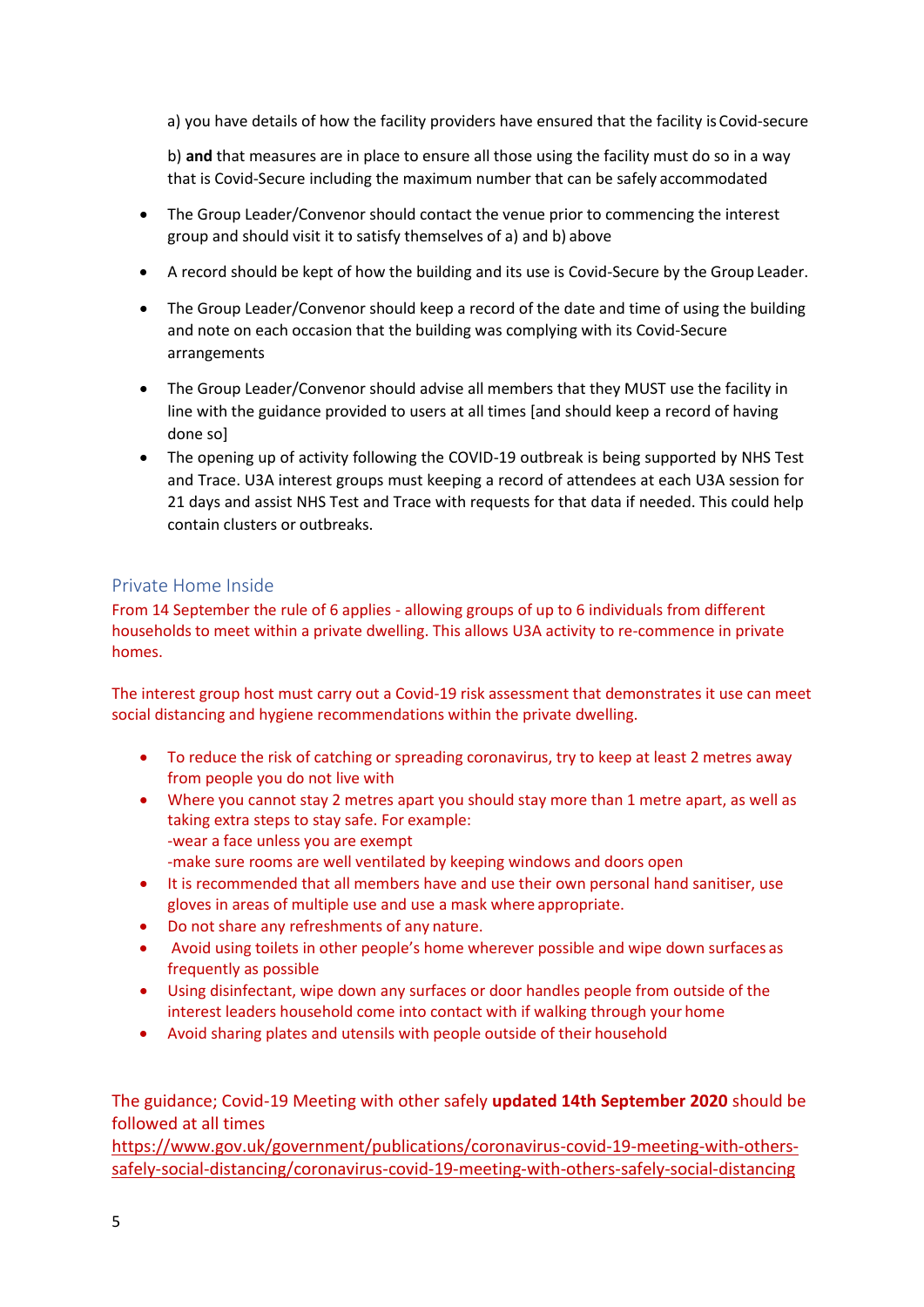### <span id="page-5-0"></span>Private Home Outside

Interest groups

- The interest group host must carry out a Covid-19 risk assessment that demonstrates it use can meet social distancing and hygiene recommendations within the private dwelling including the number that can safely meet after undertaking the risk assessment.
- Interest groups can then meet in any **outdoor space** in a group of up to 6 people from different households
- Must continue to follow strict social distancing guidelines
- Advise members to take hygiene precautions by washing their hands as soon as you are home for at least 20 seconds
- Use their own hand sanitiser when attending the interest group
- Access private gardens externally wherever possible if a member needs to go through someone else's home to do so, avoid touching surfaces
- Avoid using toilets in other people's home wherever possible and wipe down surfaces as frequently as possible
- Using disinfectant, wipe down any surfaces or door handles people from outside of the interest leaders household come into contact with if walking through your home
- Avoid sharing plates and utensils with people outside of their household

# <span id="page-5-1"></span>Activity

#### Sports

**The government has implemented the Rule of 6, meaning activity is limited to 6 people.**

General guidance about running sporting activity during Covid can be found in the government document "Guidance on the phased return of sport and recreation" **updated 15 September 2020**

[https://www.gov.uk/government/publications/coronavirus-covid-19-guidance-on-phased-return-of-sport-and](https://www.gov.uk/government/publications/coronavirus-covid-19-guidance-on-phased-return-of-sport-and-recreation/return-to-recreational-team-sport-framework)[recreation/return-to-recreational-team-sport-framework](https://www.gov.uk/government/publications/coronavirus-covid-19-guidance-on-phased-return-of-sport-and-recreation/return-to-recreational-team-sport-framework)

- Each U3A sport club activity must **only return to sport when they have the appropriate measures in place as developed by the sporting national governing body and genera[l](https://www.gov.uk/government/publications/coronavirus-covid-19-guidance-on-phased-return-of-sport-and-recreation) [government guidance in relation to recreational](https://www.gov.uk/government/publications/coronavirus-covid-19-guidance-on-phased-return-of-sport-and-recreation) sport.**
- **NOTE YOU SHOULD CHECK THE GUIDANCE ISSUED AS AT 15 SEPTEMBER AS MANY SPORTING BODIES HAVE UPDATED THEIR ADVICE**
- All U3A interest group sport activity must develop a written COVID-19 plan and risk assessment prior to activity.
- Preparation must include those in charge of the session taking part in specific training as required by their sporting body as necessary
- Participants being asked to consider if their underlying health, may caution against participation.
- A checklist to support sports clubs to put the appropriate measures in place will be made available by the relevant sporting national governing body
- All the above documents must be promulgated to all those involved in coaching the participants in the activity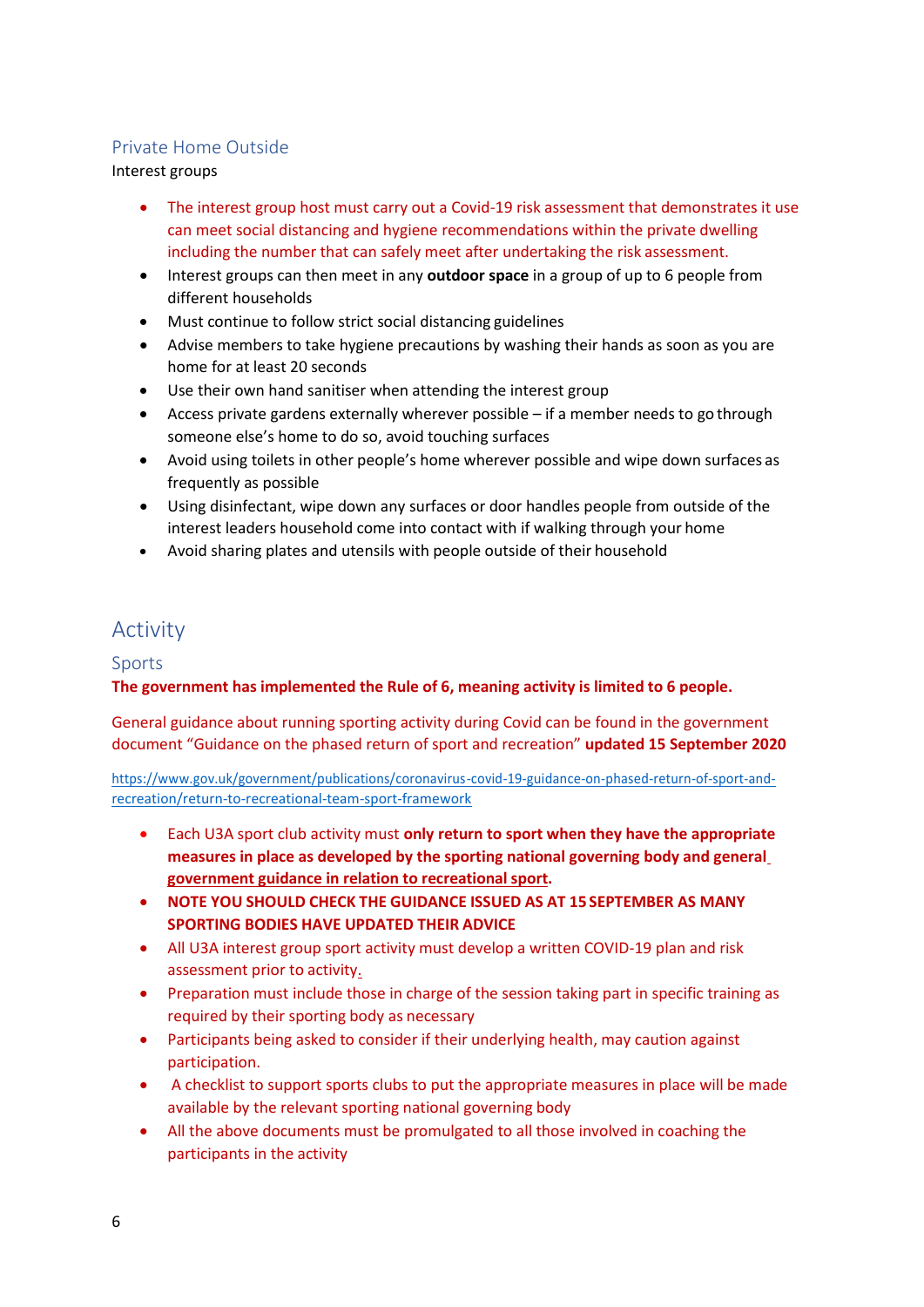Where a national sporting body has provided guidance enabling community sports to commence that guidance must be **followed at all times.**

A list of current sports providing guidance is being compiled and will be available soon.

A Group Leader/Convenor wishing to commence a sport activity must:

- Check whether there is national sporting body guidance available for community groups and follow this
- Record an assessment of how the sport interest group will comply with the national body Covid guidelines
- Advice all members participating in the sport how they must comply with the Covid guidance when participating in the sport
- Complete a risk assessment for all other non-Covid elements of undertaking the activity

Prior to each sporting interest group session the Group Leader/Convenor must

- Remind members of hygiene requirements, for example to bring hand sanitiser, face masks and not to share refreshments.
- Remind participants not to travel together in the same car
- Not share equipment e.g. racquets, tabbards etc. and regularly disinfect any balls or equivalent.
- Ask each member to complete details of registration for the session for track and trace which must be kept by the Group Leader/Convenor for 21 days
- Remind members not to participate if they are experiencing Covid-19 symptoms
- Ensure their compliance record relating to Covid-Secure sports participation is up to date
- Ensure the risk assessment of the activity is up to date
- Remind participants to avoid shouting or raising their voices

During the sporting session

- Social distancing must be maintained on arrival and during all breaks
- Social distancing should be maintained during the sporting activity wherever possible.
- Spectators should follow the guidance on grouping of six people laid out in the return to sport guidance (see link above)

#### <span id="page-6-0"></span>Walking

The Ramblers Association has provided guidance on walking safely during Covid.

Prior to commencing walking groups a walking Group Leader/Convenor must

- Record an assessment of how the sport interest group will comply with the Rambler Covid guidelines
- Advise all members participating in the walking how they must comply with the Covid guidance when participating in the walk
- Complete a risk assessment for all other non-Covid elements of undertaking the walk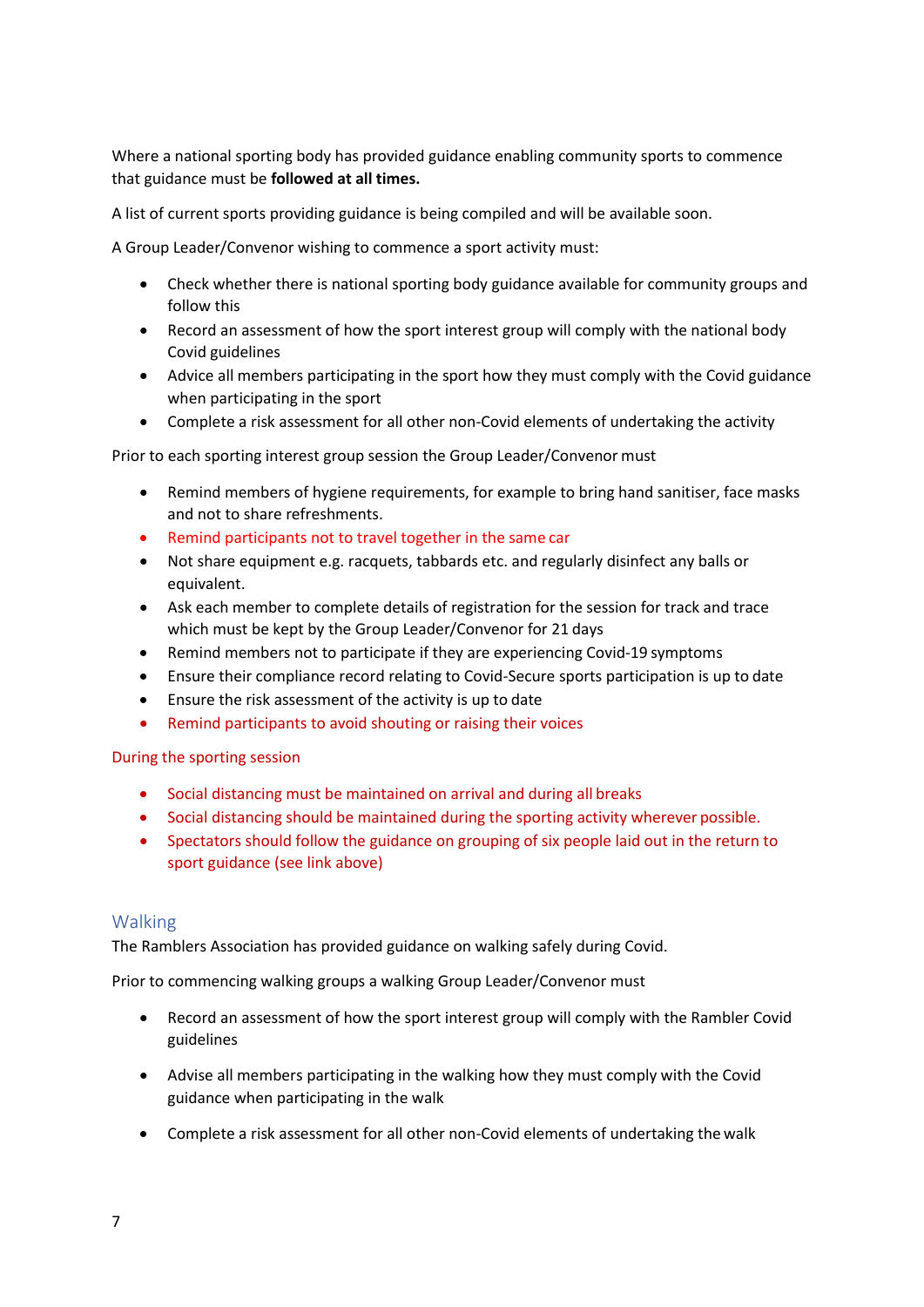Prior to each walking group session the Group Leader/Convenor must

- Remind members of hygiene requirements, for example to bring hand sanitiser, face masks and not to share refreshments.
- Ask each member to complete details of registration for the session for track and trace which must be kept by the Group Leader/Convenor for 21 days
- Remind members not to participate if they are experiencing Covid-19 symptoms
- Ensure their compliance record relating to Covid-Secure walk is up to date
- Ensure the risk assessment of the walk is up to date

#### External (outside) non-sporting activity

E.g. gardening in a community space or facility, dry stone walling etc

#### **This is limited to the Rule of 6 people meeting**

Group Leaders/Convenors must;

- Complete a written assessment of how many participants can attend the location and how they have ensured social distancing is maintained.
- If the location also includes a building for example a shed, outhouse, office, the assessment must include whether the building is Covid-Secure and if it is Covid-Secure
	- a) Whether the interest group will use the building
	- b) How they will use the building in line with Covid- guidance provided by the building providers

NOTE: It is recommended that groups DO NOT use external buildings where no Covid-Secure guidance has been provided by the owner or building manager.

- Advise members that all tools required in the session must be brought by themselves to the session and used individually and must not be shared.
- If any specialist tools are provided by the venue, what guidance for their use is provided by the venue and how these are to be used by member to ensure their use is Covid-Secure

Prior to each group session the Group Leader/Convenor must

- Remind members of hygiene requirements, for example to bring hand sanitiser, face masks and not to share refreshments.
- Ask each member to complete details of registration for the session for track and trace which must be kept by the Group Leader/Convenor for 21 days
- Remind members not to participate if they are experiencing Covid-19 symptoms.

#### Sedentary Interest Group Activity

**This is limited to the Rule of 6 people meeting.**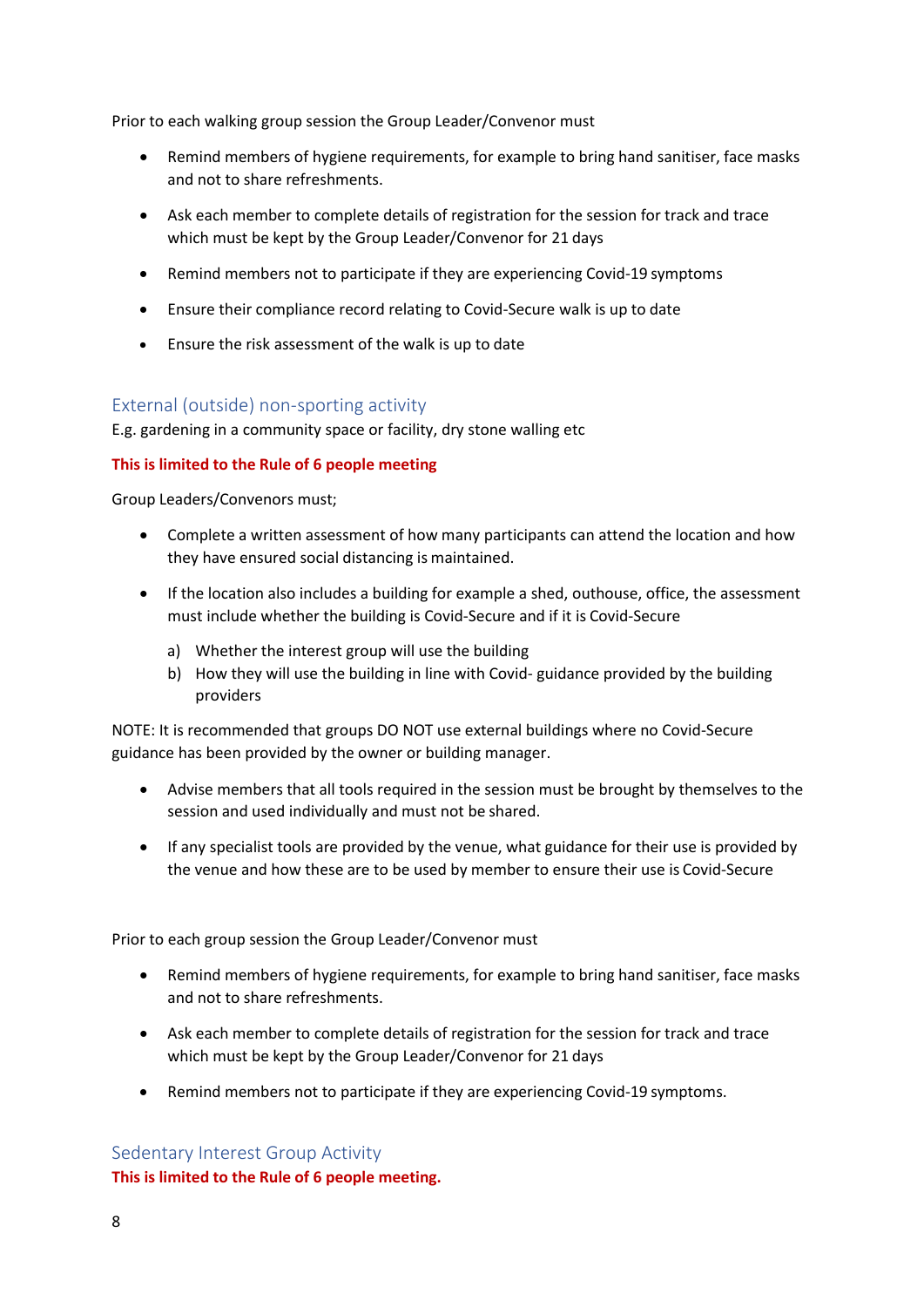Interest groups such as social sciences, languages or any other topic that does not require sharing or handling items should follow these guidelines.

Group Leaders/Convenors must;

- Complete a written assessment of how many participants can attend the Covid-Secure venue whilst ensuring social distancing is maintained.
- Advise members that all materials required in the session must be brought by themselves to the session and used individually e.g books or similar materials must not be shared.
- Any devices used to show a recording must be operated by one person and they should be wiped with appropriate anti-virus wipes before and after use.
- If venue chairs/ tables are being used, check with hall providers how these are sanitised before and after use.

Prior to the interest group meeting the Group Leader/Convenor must

- Remind members of hygiene requirements, for example to bring hand sanitiser, face masks and not to share refreshments.
- Ask each member to complete details of registration for the session for track and trace which must be kept by the Group Leader for 21 days
- Remind members not to participate if they are experiencing Covid-19 symptoms
- Ensure the risk assessment of the activity is up to date

## Art and Craft, Model building or Creative Interest Groups **This is limited to the Rule of 6 people meeting.**

Interest groups such as art, quilting, individual model making.

Group Leaders/Convenors must;

- Complete a written assessment of how many participants can attend the Covid-Secure venue whilst ensuring social distancing is maintained.
- Advise members that all materials required in the session must be brought by themselves to the session and used individually **materials must not be shared**
- If venue chairs/ tables are being used, check with hall providers how these are sanitised before and after use.

Prior to the interest group meeting the Group Leader/Convenor must

- Remind members of hygiene requirements, for example to bring hand sanitiser, face masks and not to share refreshments.
- Ask each member to complete details of registration for the session for track and trace which must be kept by the Group Leader/Convenor for 21 days
- Remind members not to participate if they are experiencing Covid-19 symptoms
- Ensure the risk assessment of the activity is up to date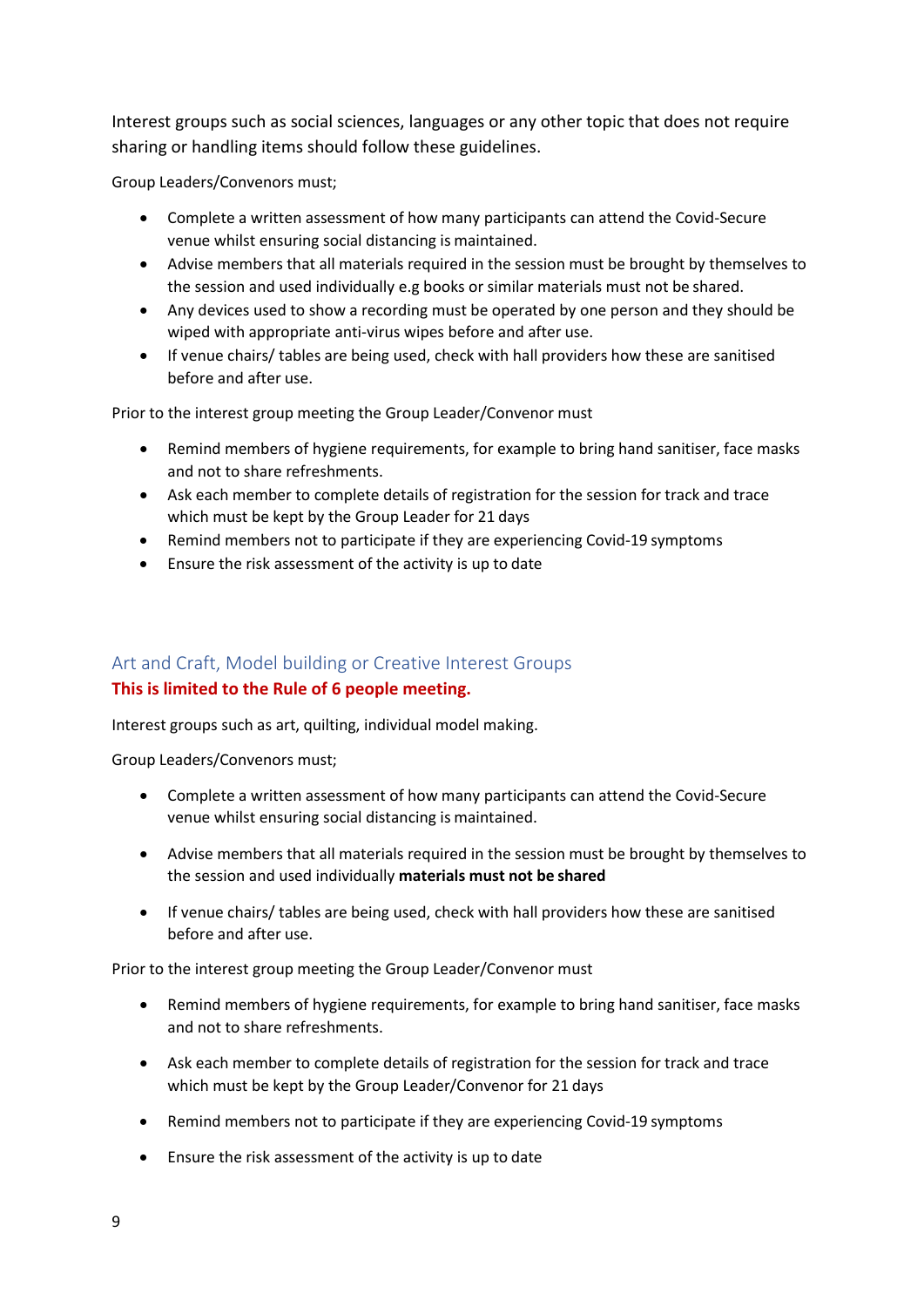**Guidance on crafts requiring shared electronic devices such as sewing machines, wood turning, and interest groups such as board games and bridge is still being investigated.**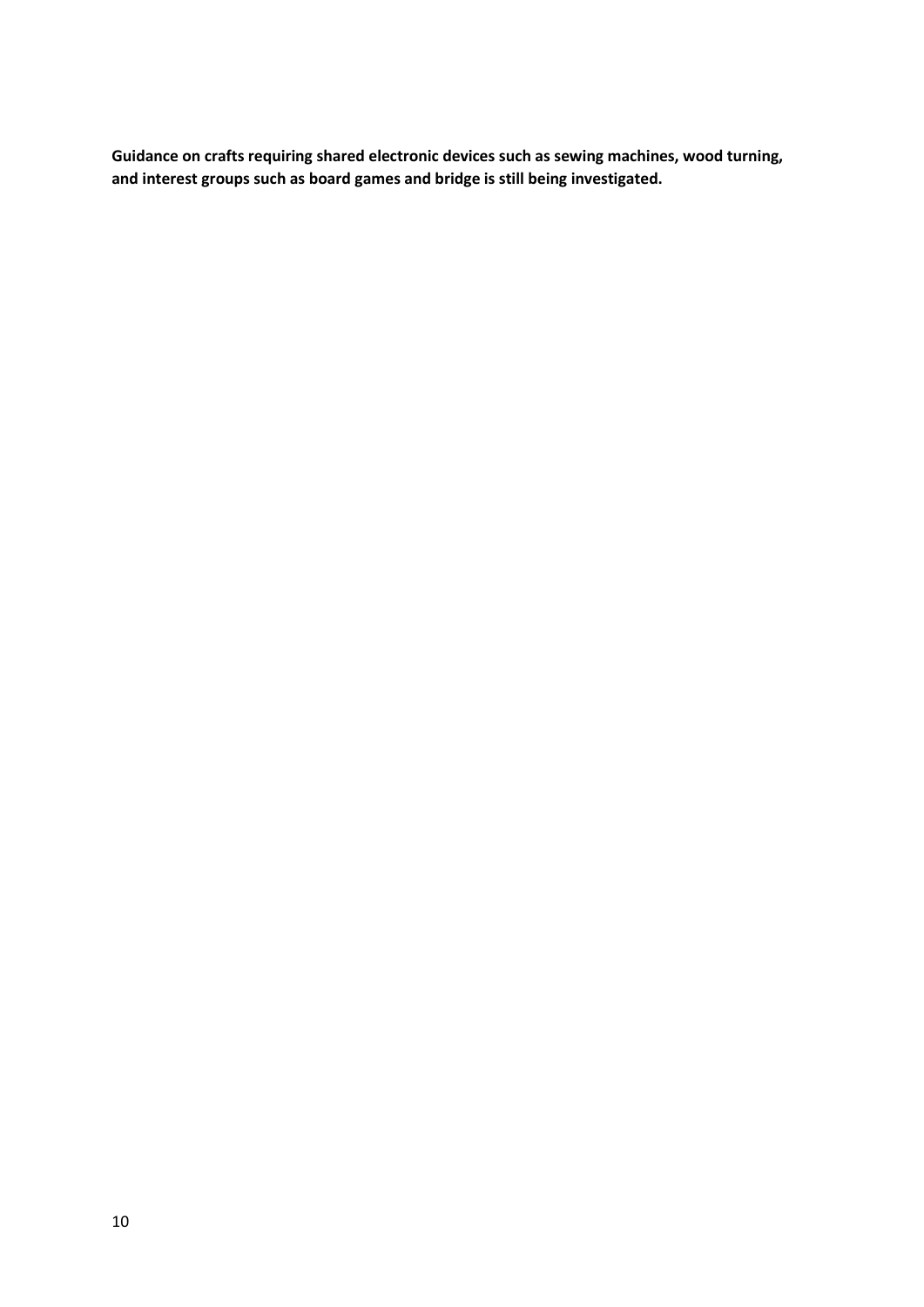# Example risk assessment for an outdoor sporting activity

## **COVID-19 Risk Assessment for Barnsley U3A**

|                                          | COVID-19 Risk Assessment for Barnsley U3A Walking Cricket Group at Dodworth Miners Welfare Club commencing 6 <sup>th</sup> August. |                                                                                                                |
|------------------------------------------|------------------------------------------------------------------------------------------------------------------------------------|----------------------------------------------------------------------------------------------------------------|
| <b>Hazard identified</b>                 | Covid 19 Infection                                                                                                                 |                                                                                                                |
| Who might be harmed                      | Players, visitors, and club staff                                                                                                  |                                                                                                                |
| How might people be<br>harmed            | Infected by virus                                                                                                                  |                                                                                                                |
| <b>Existing risk control</b><br>measures | Nil                                                                                                                                |                                                                                                                |
|                                          | <b>Additional control Measures &amp; reference documents</b>                                                                       | <b>Are the Hazards</b><br>identified, acceptable<br>after control<br>measures are<br>implemented?<br>Yes or no |
| assessment                               | ECB Cricket guidance (step 4) given to all participants - Atendee's compliance with relevant parts form part of this risk          | <b>YES</b>                                                                                                     |
| assessment                               | Walking Cricket guidelines given to all participants, - and attendees compliance with relevant parts form part of this risk        |                                                                                                                |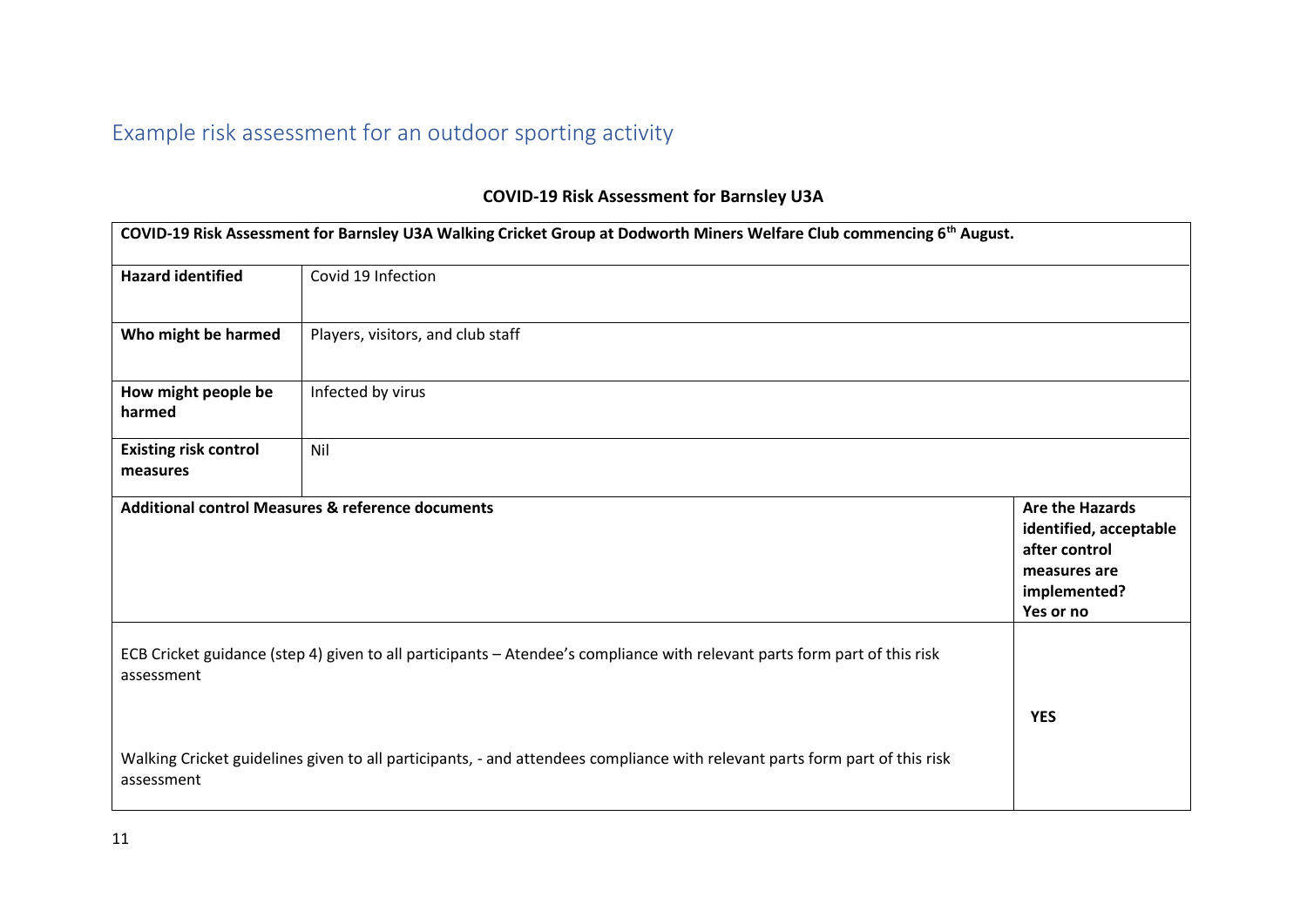|    |    | 1. If anyone (in a person wishing to attend's) household has displayed symptoms, they must self-isolate for a period of 14<br>days, order a test and contact NHS Test & Trace. They should not make themselves available for sessions, nor should<br>any other members of their household.<br>Anyone who attends a session of Walking Cricket must adhere to the following general hygiene conditions.<br>Wash hands regularly for a minimum of 20 seconds, rinse with warm water and dry thoroughly. This should be<br>$\bullet$<br>completed before and after walking cricket sessions.<br>Use hand sanitiser prior to beginning a session, or between drills, i.e. moving from fielding to bowling.<br>$\bullet$<br>No spit, sweat or other substance other than sanitiser should be applied to the ball at anytime.<br>$\bullet$<br>Avoid coughing or sneezing in the direction of anyone, and ensure that they use a tissue and bin it immediately<br>$\bullet$<br>after use. Attendees can also sneeze into the crook of their arm if no tissues are available.<br>Maintain as close to 2m but a minimum of 1m between themselves and others at all times.<br>$\bullet$<br>In order to reduce the risk that an asymptomatic individual could contaminate other attendee's the measure's<br>$\bullet$<br>outlined in this risk assessment must be followed. |            |
|----|----|------------------------------------------------------------------------------------------------------------------------------------------------------------------------------------------------------------------------------------------------------------------------------------------------------------------------------------------------------------------------------------------------------------------------------------------------------------------------------------------------------------------------------------------------------------------------------------------------------------------------------------------------------------------------------------------------------------------------------------------------------------------------------------------------------------------------------------------------------------------------------------------------------------------------------------------------------------------------------------------------------------------------------------------------------------------------------------------------------------------------------------------------------------------------------------------------------------------------------------------------------------------------------------------------------------------------------------------------------------------|------------|
|    |    | 2. Individuals from different households should not share a vehicle unless absolutely necessary, as per current<br>government guidelines. In the event that carpooling is essential, the vehicle should be well ventilated and all occupants<br>should wear face masks.                                                                                                                                                                                                                                                                                                                                                                                                                                                                                                                                                                                                                                                                                                                                                                                                                                                                                                                                                                                                                                                                                          | <b>YES</b> |
|    |    | 3. All attendees who are participating should bring sanitiser to every session they attend. Additionally, at a point on the<br>field boundary there will be a supply of sanitiser There will be one designated person known as the "kit person" for the<br>session by the coordinator, who will ensure that the single-entry point gate handle is wiped before individuals arrive,<br>and at every 4 over played point, at the same time as designated umpire calls a hygiene break, when all participants<br>are to wash or sanitise hands.                                                                                                                                                                                                                                                                                                                                                                                                                                                                                                                                                                                                                                                                                                                                                                                                                     | <b>YES</b> |
| 4. |    | Equipment other than balls / bats should not be shared. The designated "Kit person" will sanitise bats / balls prior to<br>anyone touching them, and likewise at the end of play, and at every 4 over point at same time as hygiene break.                                                                                                                                                                                                                                                                                                                                                                                                                                                                                                                                                                                                                                                                                                                                                                                                                                                                                                                                                                                                                                                                                                                       | <b>YES</b> |
|    | 5. | A maximum of 30 individuals only in any capacity allowed to be involved in sessions.                                                                                                                                                                                                                                                                                                                                                                                                                                                                                                                                                                                                                                                                                                                                                                                                                                                                                                                                                                                                                                                                                                                                                                                                                                                                             |            |
|    | 6. | Social distance of at least 1 mtr but preferably 2 mtrs needs to be observed at all times by attendees. Mainumpire<br>needs to step back at least a mtr from the bowlers' stumps, and likewise the wicket keeper at the batter's stumps.<br>(unless engaged in an activity with the stumps) Non-striking batsman needs to be at least I mtr the opposite side of the<br>stumps to the bowler. Attendees should stand (or sit on astro turf during breaks) OR are encouraged to bring a easily                                                                                                                                                                                                                                                                                                                                                                                                                                                                                                                                                                                                                                                                                                                                                                                                                                                                    | <b>YES</b> |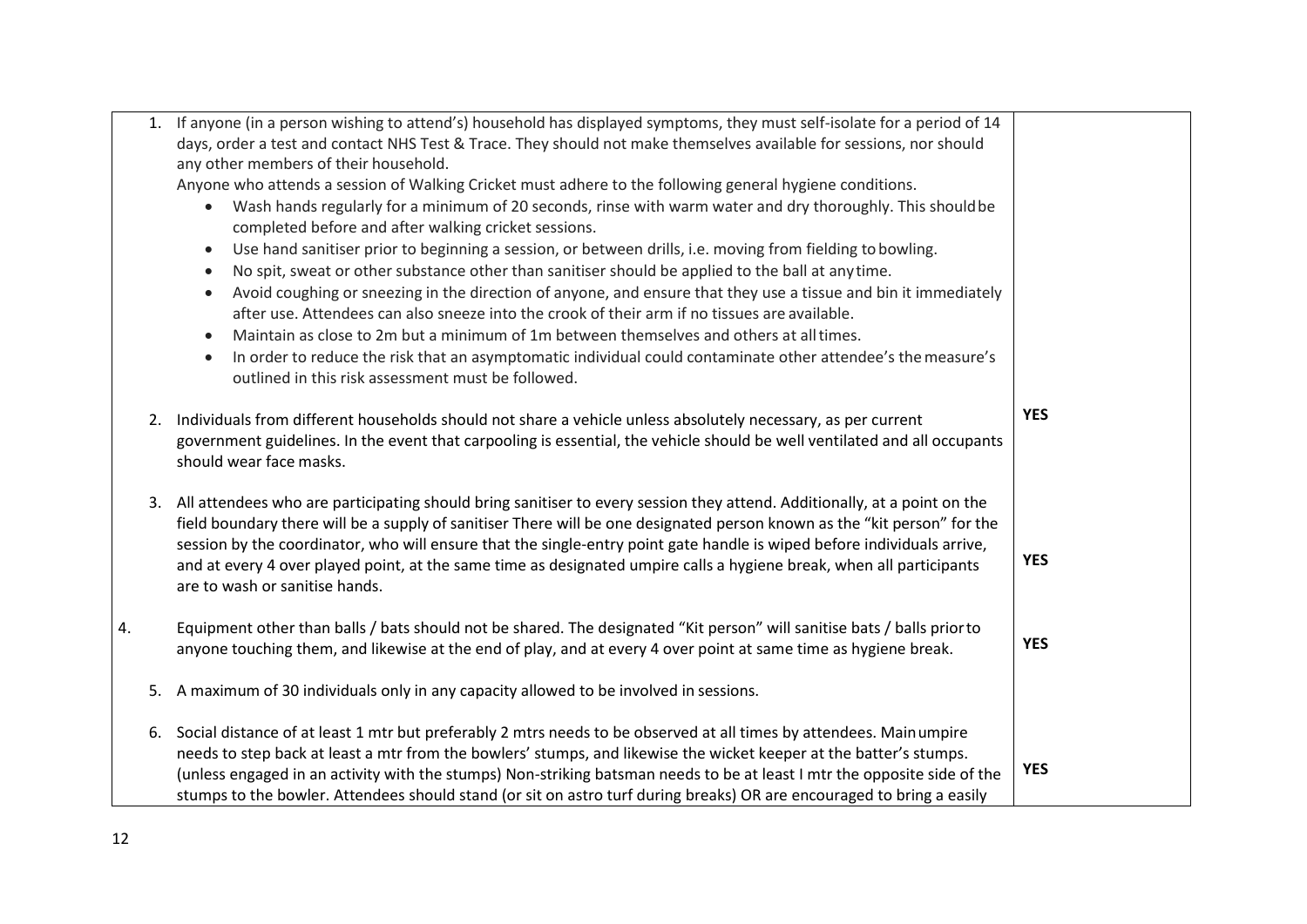|    | recognizable garden chair with them, which must be social distanced at 2 mtrs apart, and should only be used by the                                                                                                                             | <b>YES</b> |
|----|-------------------------------------------------------------------------------------------------------------------------------------------------------------------------------------------------------------------------------------------------|------------|
|    | owner, and must only be handled by the owner) and removed at end of play.                                                                                                                                                                       |            |
|    | 7. No sweat or saliva to be used on the ball at any time.                                                                                                                                                                                       | <b>YES</b> |
| 8. | Minimal ball handling should take place, the ball should not be thrown around fielders between deliveries, but must be<br>returned to the bowler.                                                                                               |            |
| 9. | Umpire should have minimal contact with the ball. Only umpires should remake collapsed wickets, things like<br>sunglasses caps etc, should not be given to umpires to hold by bowlers, but should be placed on the boundary line by<br>players. | <b>YES</b> |
|    | 10. Designated scorer should manage the scoresheets, which should not be passed around among players.                                                                                                                                           | <b>YES</b> |
|    | 11. In event of for example rain, attendees should shelter in their vehicles, there is no provision at DMWC to use any other<br>facility other than attached WC block to the clubhouse.                                                         | <b>YES</b> |
|    | 12. Food / drink must not be shared, those taking part should bring their own refreshments to the ground, and take<br>remains/rubbish home with them.                                                                                           | <b>YES</b> |
|    | 13. The attendees to each session will be recorded and details (including phone numbers) for a rolling 21day period. This<br>applies to everyone including visitors.                                                                            | <b>YES</b> |
|    |                                                                                                                                                                                                                                                 | <b>YES</b> |
|    | W<br><b>Before Activity</b><br>14. Personal Checklist (r                                                                                                                                                                                        | <b>YES</b> |
|    | Players are to complete their own personal risk checklist (issued by Third Age Trust) before taking<br>Part                                                                                                                                     |            |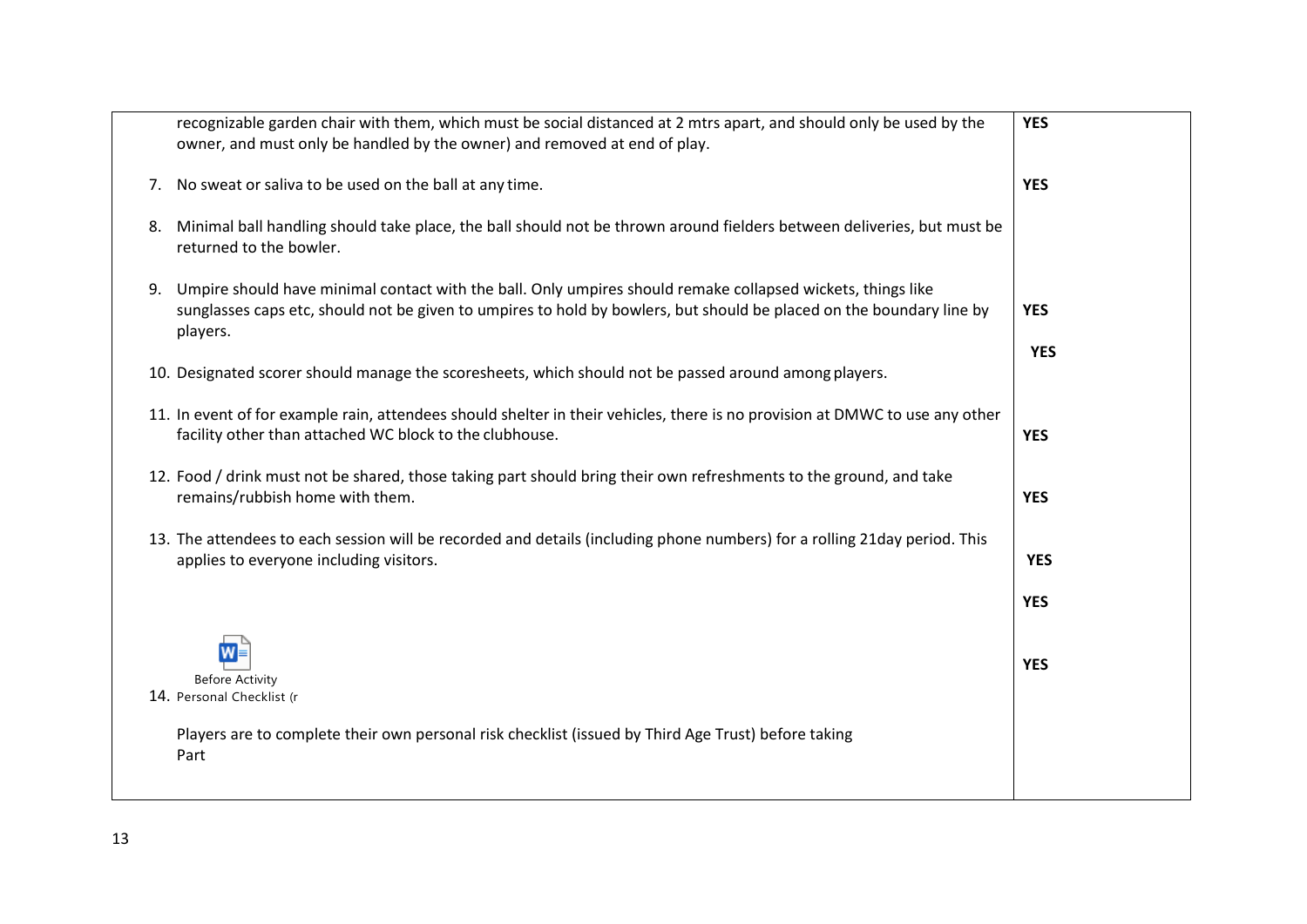| 15. Attendees cannot access any area of DMWC apart from the Astro turf pitch, and the WC block adjacent the clubhouse.<br>This toilet block will be sanitised before attendees arrive, and it is individuals responsibly to leave as they find it, only<br>one person to enter block at a time, normal hygiene regime with hand washing and sanitiser must be adhered to by all.<br>16. Cash transactions. - Participants who attend where the practice is to pay session "pitch hire" fees, should bring exact<br>change, and after showing it to the group "treasurer" for the session, drop it directly into the treasurer's cash box. All<br>cash handling must be minimized, and hands should immediately be sanitised if this does occur. |                     | <b>YES</b>               |
|-------------------------------------------------------------------------------------------------------------------------------------------------------------------------------------------------------------------------------------------------------------------------------------------------------------------------------------------------------------------------------------------------------------------------------------------------------------------------------------------------------------------------------------------------------------------------------------------------------------------------------------------------------------------------------------------------------------------------------------------------|---------------------|--------------------------|
| 17. Coloured Bibs should not be used to differentiate different teams. One solution is that all participants bring a cap of<br>some kind (any kind) and once teams are selected, one team plays the session without wearing a cap. (and manages<br>their own cap appropriately) – That is the best we can do, - any sharing /swapping of any part of clothing must not<br>happen.                                                                                                                                                                                                                                                                                                                                                               |                     | <b>YES</b><br><b>YES</b> |
|                                                                                                                                                                                                                                                                                                                                                                                                                                                                                                                                                                                                                                                                                                                                                 |                     | <b>YES</b>               |
| Covid 19 Risk Assessment completed by:- NAME AND DATE                                                                                                                                                                                                                                                                                                                                                                                                                                                                                                                                                                                                                                                                                           |                     |                          |
| Date of next review:                                                                                                                                                                                                                                                                                                                                                                                                                                                                                                                                                                                                                                                                                                                            | <b>Carried out?</b> |                          |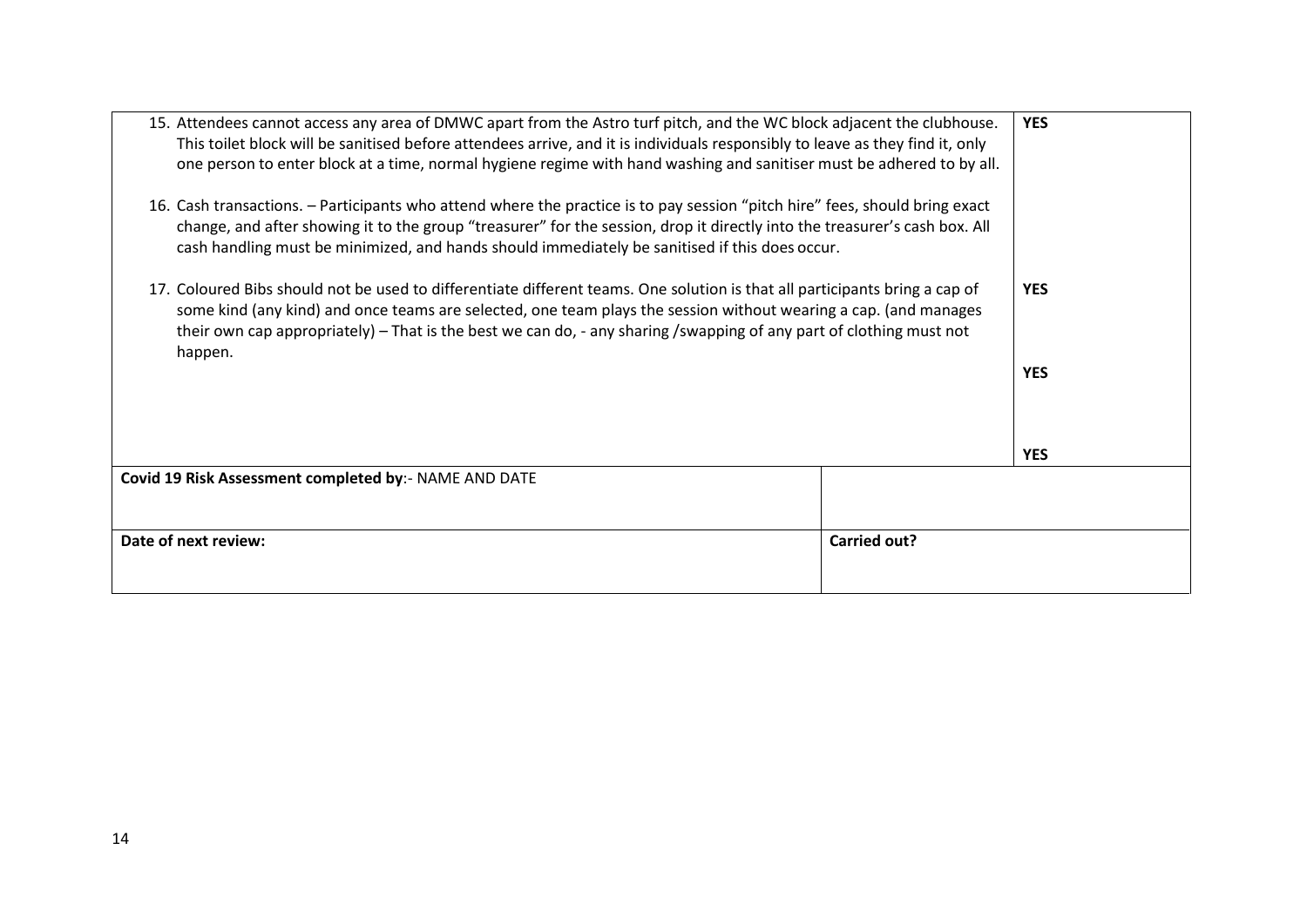# Example checklist for an outdoor sporting activity

General Outdoor Activity Risk Assessment Checklist

| <b>U3A Name</b>                                         |         |
|---------------------------------------------------------|---------|
| <b>Barnsley And District U3A</b>                        |         |
| <b>Interest Group</b>                                   |         |
| <b>Walking Cricket</b>                                  |         |
| Date Location/Postcode                                  |         |
|                                                         |         |
| Nature and Description of Activity                      |         |
|                                                         |         |
| 2 - hour sessions of                                    |         |
|                                                         |         |
| Commencing XXX and then Weekly                          |         |
|                                                         |         |
|                                                         |         |
| Part 1: Before the activity Group Organiser Check list: | Yes (Y) |
|                                                         |         |
| Risk assessment Completed (attach)                      |         |
|                                                         |         |
|                                                         |         |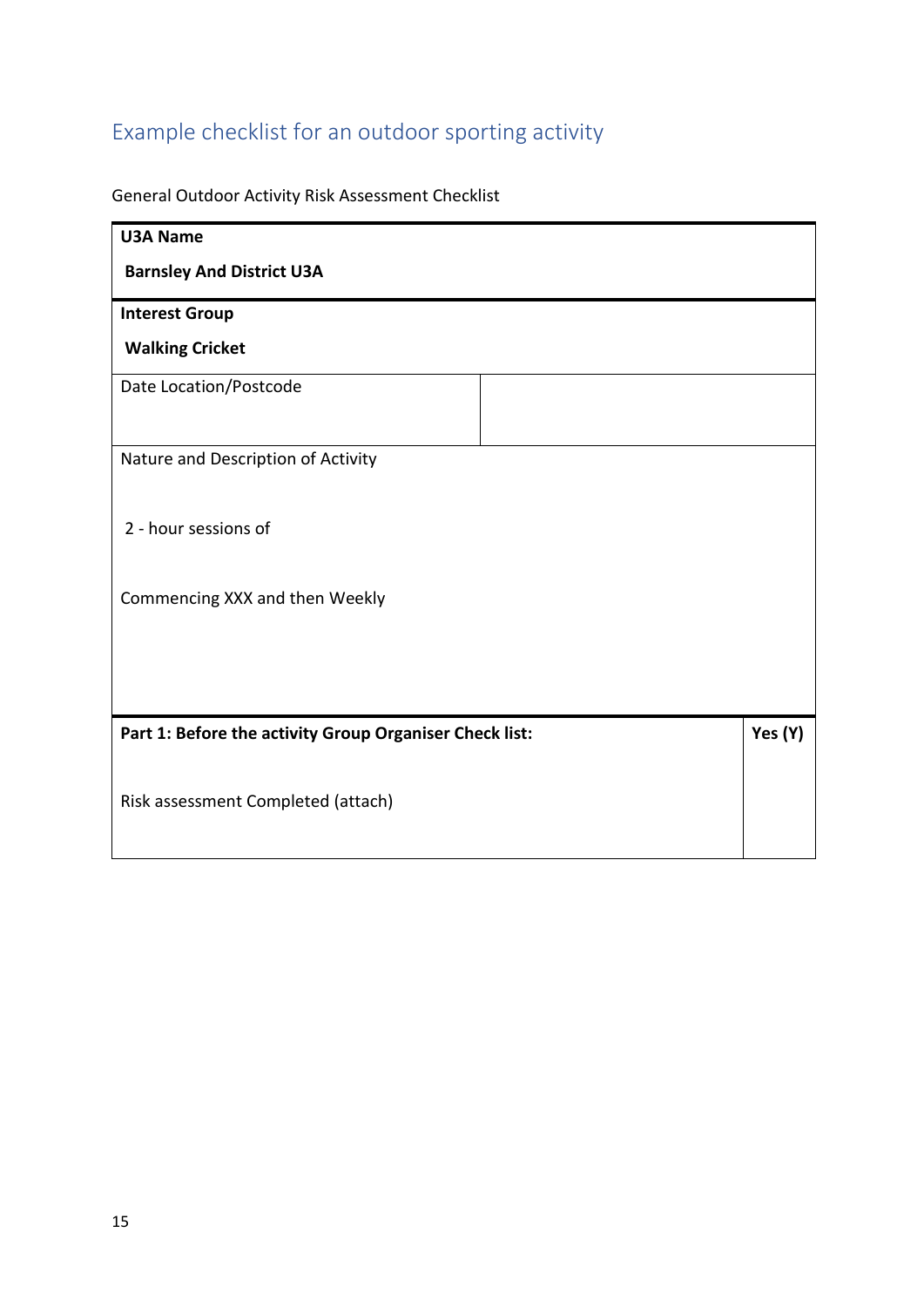|    | A) Consider the current Government and Public Health advice in relation<br>to your location and the feasibility of carrying out this activity safely<br>adhering to present social distancing requirements and permissible<br>out-door activities.                                 | Υ |
|----|------------------------------------------------------------------------------------------------------------------------------------------------------------------------------------------------------------------------------------------------------------------------------------|---|
| B) | Consider whether your activity involves the sharing of any equipment<br>or shared spaces and make suitable arrangements to have antiviral<br>cleaning products available.                                                                                                          | Y |
| C) | Where necessary inspect area prior to starting activity to ensure<br>adequate social distancing can be maintained throughout and to<br>remove/isolate any hazards.                                                                                                                 | Υ |
|    | D) Ensure travel arrangements also meet the necessary requirements                                                                                                                                                                                                                 | Y |
| E) | Consider the general hazards related to this type of activity, the<br>impact accommodating Covid19 requirements may have on the way it<br>is organised. These may relate to the location and potential<br>congestion areas, obstacles, fitness levels required, appropriate dress, | Υ |
|    | weather conditions etc                                                                                                                                                                                                                                                             | Υ |
| F) | Record outcome of these considerations in writing prior to the activity<br>and share with participants so they can complete their personal<br>checklist in line with the information in your checklist.                                                                            |   |

|  |    | <b>Before Activity Personal Checklist:</b>                                                                                                                                                                                                                        | Yes $(y)$                           |
|--|----|-------------------------------------------------------------------------------------------------------------------------------------------------------------------------------------------------------------------------------------------------------------------|-------------------------------------|
|  | A) | All participants to review their own personal health and<br>circumstances and refer to current Government guidance for<br>different risk categories in Covid19 and what measures are<br>recommended for people over 70 and/or with various medical<br>conditions. | (Attached<br>to risk<br>assessment) |
|  | B) | Consider the health risk category of anyone else you are isolating<br>with in your household.                                                                                                                                                                     |                                     |
|  |    | a) Review the risk check list for the activity above completed by the<br>group organiser and consider if you can take part without adverse<br>risk to yourself or household.                                                                                      |                                     |